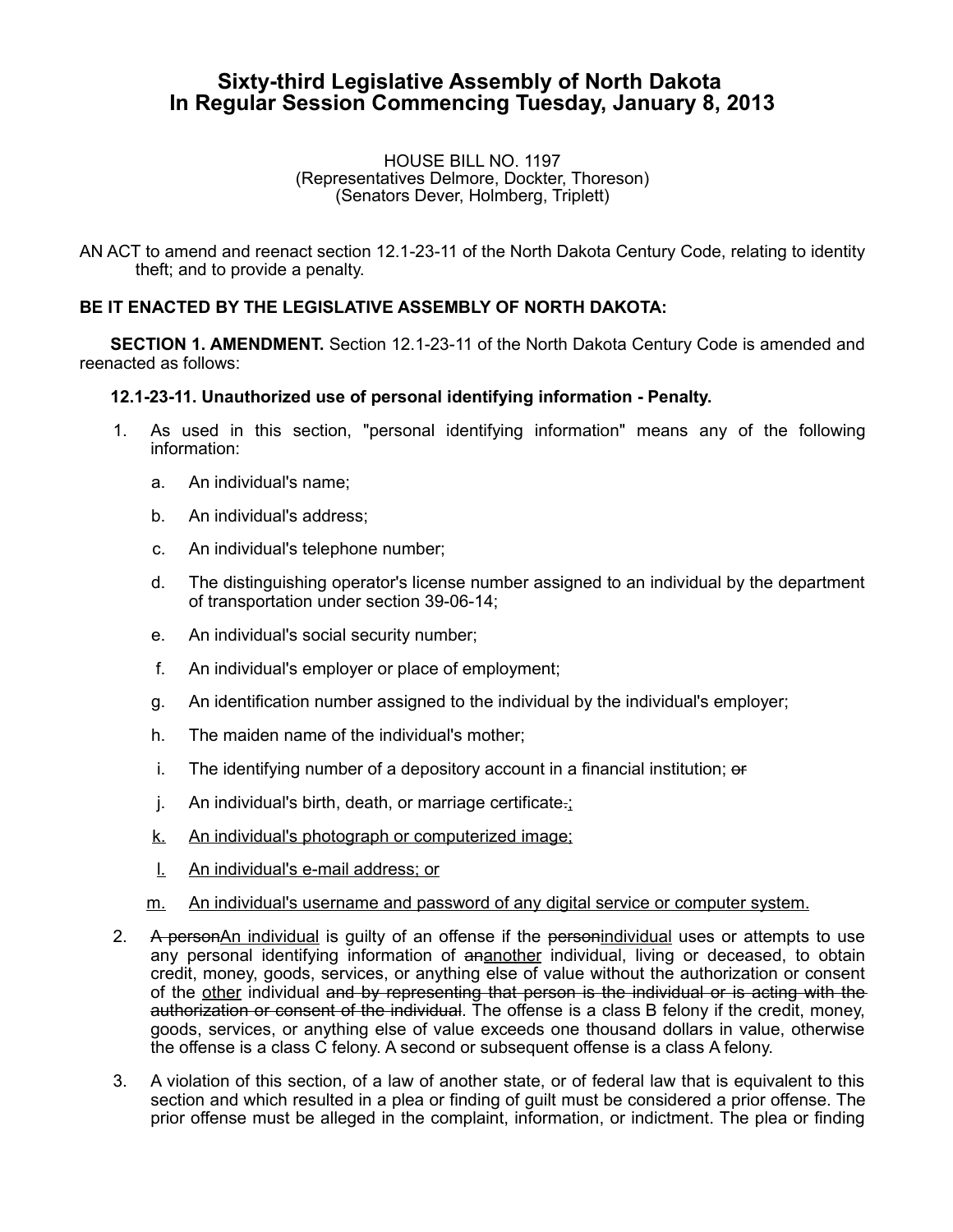of guilt for the prior offense must have occurred before the date of the commission of the offense or offenses charged in the complaint, information, or indictment.

- 4. A prosecution for a violation of this section must be commenced within six years after discovery by the victim of the offense of the facts constituting the violation.
- 5. When a person commits violations of this section in more than one county involving either one or more victims or the commission of acts constituting an element of the offense, the multiple offenses may be consolidated for commencement of prosecution in any county where one of the offenses was committed.